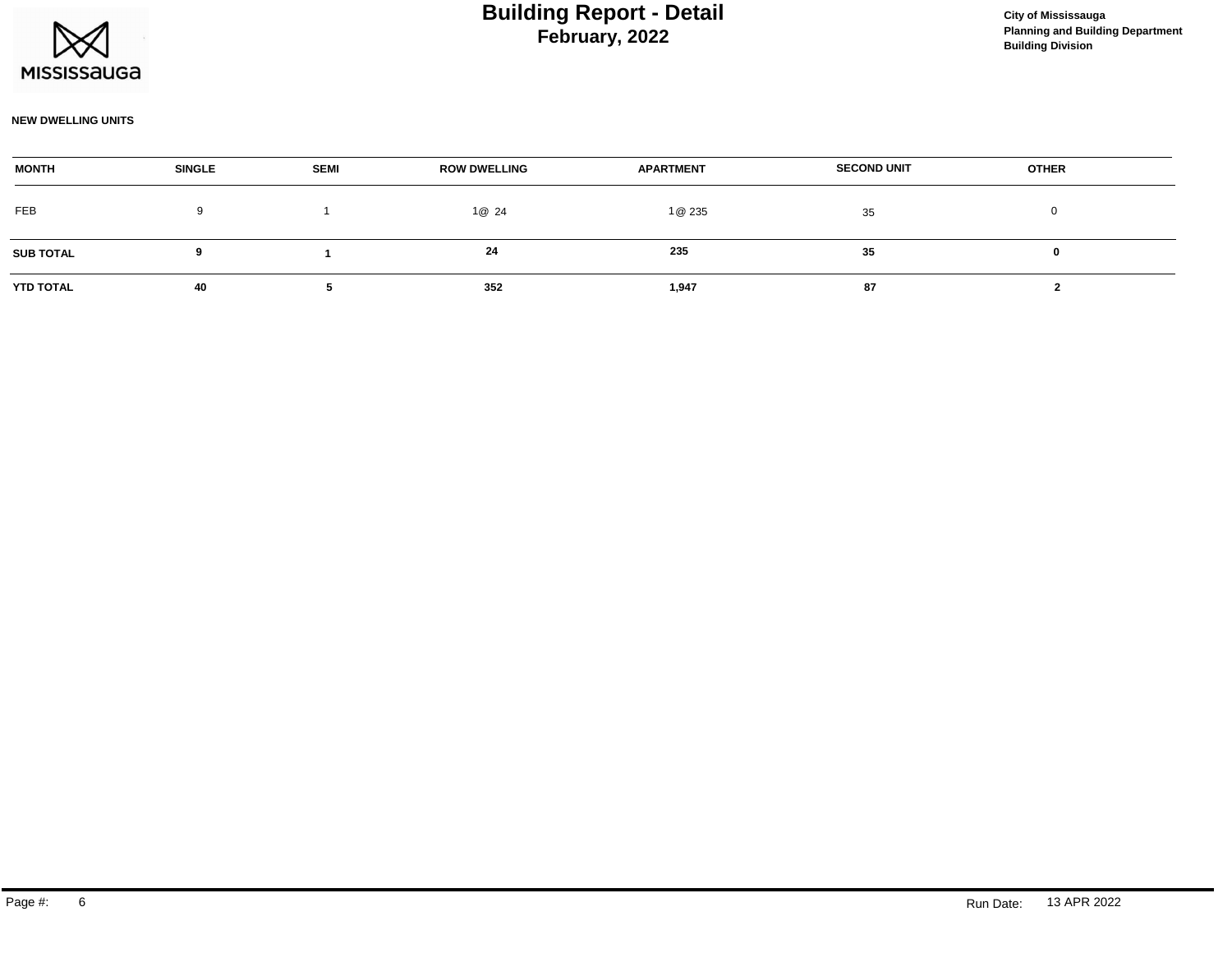

### **ROW DWELLINGS**

| <b>PERMIT NO</b> | <b>OWNER</b>             | <b>LOCATION</b>  | <b>BLDG NO</b> | <b>UNIT NO</b> | <b>VALUE (\$1,000)</b> | <b>DESCRIPTION</b><br>UNITS |
|------------------|--------------------------|------------------|----------------|----------------|------------------------|-----------------------------|
| 20 1659          | 3355 THE COLLEGEWAY G.P. | 3401 RIDGEWAY DR |                | BLOCK 13       | 11,547                 | 24 STREET ROW DWELLING      |
|                  |                          |                  |                | <b>TOTALS:</b> | \$11,547               | 24                          |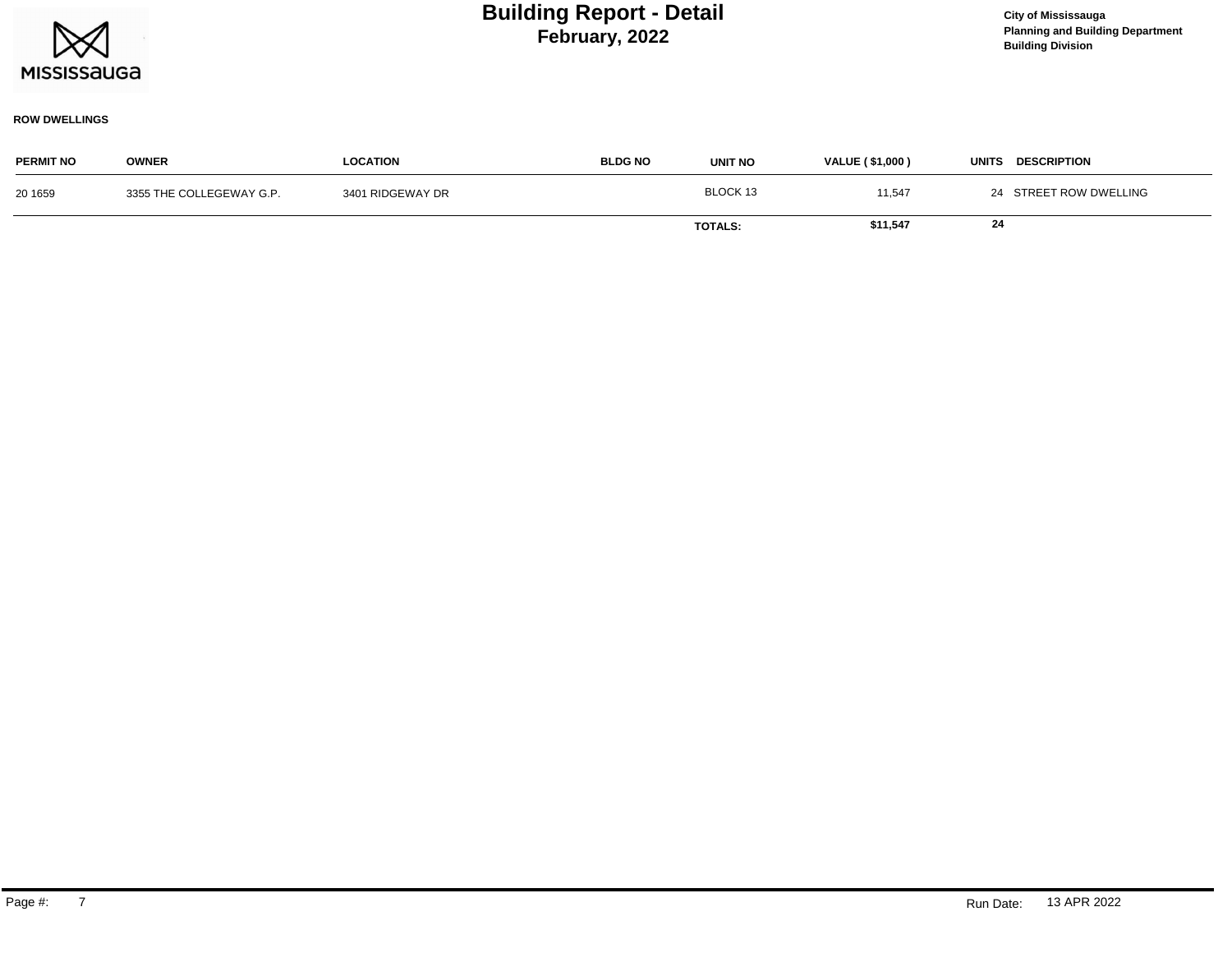

### **APARTMENTS**

| <b>PERMIT NO</b> | <b>OWNER</b>                             | <b>LOCATION</b>    | <b>UNIT NO</b> | <b>VALUE (\$1,000)</b> | <b>UNITS</b> | <b>DESCRIPTION</b>    |
|------------------|------------------------------------------|--------------------|----------------|------------------------|--------------|-----------------------|
| 21 6092 CON      | PORT CREDIT WEST VILLAGE<br>PARTNERS INC | 220 MISSINNIHE WAY |                | 46,571                 | 235          | APARTMENT (> 6 UNITS) |
|                  |                                          |                    | <b>TOTALS:</b> | \$46,571               | 235          |                       |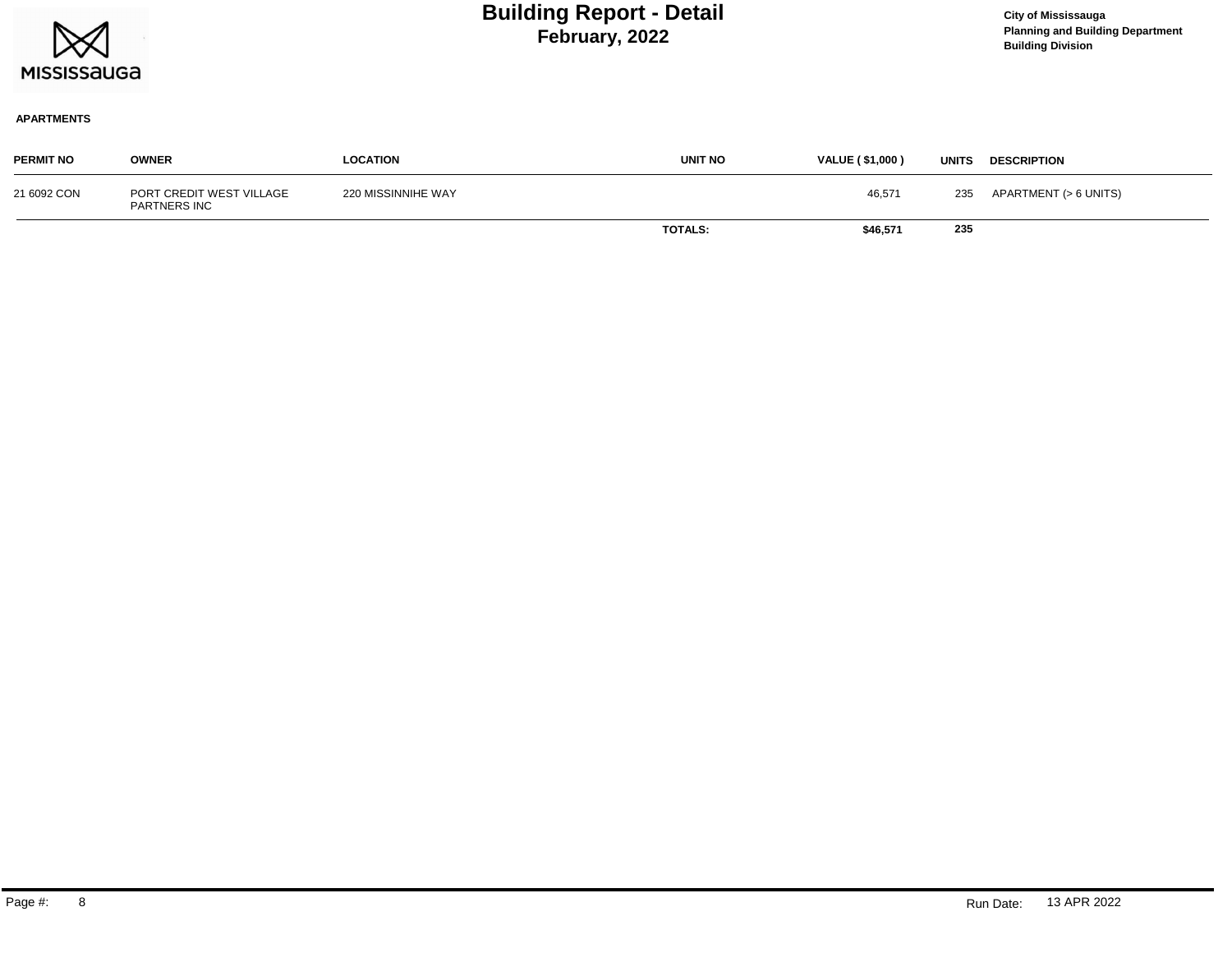

## **INDUSTRIAL BUILDINGS (NEW AND ADDITIONS)**

| <b>PERMIT NO</b> | <b>OWNER</b>             | <b>LOCATION</b>   | <b>BLDG NO</b> | VALUE (\$1,000) | BLDG SIZE (sq. m) | LOT SIZE (sq. m) DESCRIPTION                                                                                                                              |
|------------------|--------------------------|-------------------|----------------|-----------------|-------------------|-----------------------------------------------------------------------------------------------------------------------------------------------------------|
| 21 4840 FTR      | 759 WINSTON CHURCHILL LP | 705 HAZELHURST RD |                | 33,942          | 28,107            | 122.558 PARTIAL PERMIT - FTR w/ BELOW<br>SLAB PLUMBING - NEW (1) STOREY<br>SHELL BLDG w/ MEZZ & SUITE<br>SEPARATION TO CREATE A PUBLIC<br><b>CORRIDOR</b> |
| 21 9341          | PATHEON INC              | 2100 SYNTEX CRT   |                | 233             | 128               | 53.978 ADDITION - COLD ROOM                                                                                                                               |
|                  |                          |                   | <b>TOTALS:</b> | \$34,175        | 28.234            | 176,537                                                                                                                                                   |

#### **MISCELLANEOUS INDUSTRIAL - VALUE >= \$250,000**

| <b>PERMIT NO</b> | <b>OWNER</b>                                     | <b>LOCATION</b>      | <b>BLDG NO</b> | <b>UNIT NO</b> | VALUE (\$1,000) DESCRIPTION |                                                                                                                                                                                  |
|------------------|--------------------------------------------------|----------------------|----------------|----------------|-----------------------------|----------------------------------------------------------------------------------------------------------------------------------------------------------------------------------|
| 21 4928          | <b>H &amp; R PROPERTIES LTD</b>                  | 2735 MATHESON BLVD E |                | 6              | 693                         | INTERIOR ALTERATIONS - AUTOMOTIVE REFINISH TECHNOLOGIES                                                                                                                          |
|                  |                                                  |                      |                |                |                             | - CR: C 21-4926                                                                                                                                                                  |
| 21 8876          | ORLANDO CORPORATION                              | 6200 CANTAY RD       |                |                | 6.364                       | INTERIOR ALTERATIONS - WHITES FILM STUDIO                                                                                                                                        |
| 21 9131          | ZEBRA TECHNOLOGIES CANADA.<br><b>ULC</b>         | 2100 MEADOWVALE BLVD |                | 1ST-2ND FL     | 1.000                       | INTERIOR ALTERATIONS - ZEBRA TECHNOLOGIES CANADA, ULC                                                                                                                            |
| 21 9367          | DIXIE BUSINESS PARK HOLDINGS<br><b>INC</b>       | 6325 DIXIE RD        | E              | $9 - 12$       | 677                         | MERGE UNITS 10-11-12 WITH UNIT 9-PARTIAL DEMO OF DEMISING<br>WALL-NEW OFFICE AREA-SPRINKLER SYSTEM CONTROL ROOM TO<br>EXISTING UNITS 10-11-12 - HOME RENO DIRECT - C/R C 21-8394 |
| 22 133           | THE ERIN MILLS DEVELOPMENT<br><b>CORPORATION</b> | 3570 PLATINUM DR     |                | $6 - 7$        | 3.851                       | INTERIOR ALTERATIONS - WIELAND ELECTRIC INC - C/R C 22-81                                                                                                                        |
| 22 603           | <b>CR4 SKYMARK INC</b>                           | 2680 SKYMARK AVE     |                | 411            | 493                         | INTERIOR ALTERATIONS - LANDLORD'S WORK - C/R C 22-564                                                                                                                            |
|                  |                                                  |                      | <b>TOTALS:</b> |                | \$13,078                    |                                                                                                                                                                                  |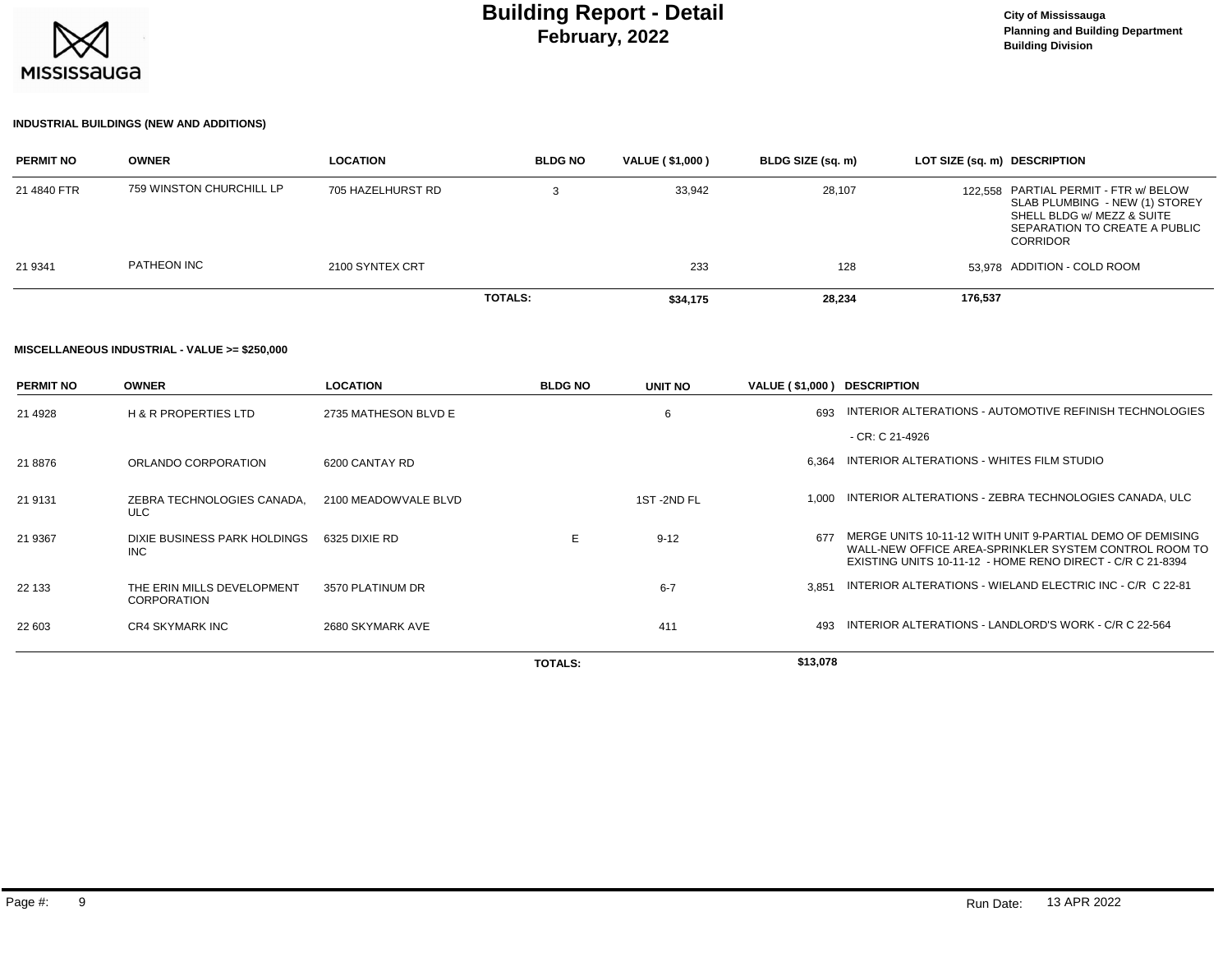

## **COMMERCIAL BUILDINGS (NEW AND ADDITIONS)**

| <b>PERMIT NO</b> | <b>OWNER</b>                                                     | <b>LOCATION</b>       | <b>BLDG NO</b> | <b>UNIT NO</b> | <b>VALUE (\$1,000)</b> |         | BLDG SIZE (sq.m)            | LOT SIZE (sq.m) DESCRIPTION                      |                                                                                                                   |
|------------------|------------------------------------------------------------------|-----------------------|----------------|----------------|------------------------|---------|-----------------------------|--------------------------------------------------|-------------------------------------------------------------------------------------------------------------------|
| 21 6954          | Private Individual Data<br>protected by Privacy Act              | <b>13 THOMAS ST</b>   |                |                | 570                    |         | 212                         |                                                  | 757 ADDITION & INTERIOR ALTERATIONS                                                                               |
|                  |                                                                  | <b>TOTALS:</b>        |                |                | \$570                  |         | 212                         | 757                                              |                                                                                                                   |
|                  | MISCELLANEOUS COMMERCIAL - VALUE >= \$250,000                    |                       |                |                |                        |         |                             |                                                  |                                                                                                                   |
| <b>PERMIT NO</b> | <b>OWNER</b>                                                     | <b>LOCATION</b>       | <b>BLDG NO</b> | <b>UNIT NO</b> |                        |         | VALUE (\$1,000) DESCRIPTION |                                                  |                                                                                                                   |
| 21 8932          | <b>EXPLORER DRIVE EQUITIES INC /</b><br>REDCLIFF REALTY ADVISORS | 5800 EXPLORER DR      |                | 103            |                        |         | UNIT #103 - FITNESS CENTRE  |                                                  | 274 INTERIOR ALTERATIONS, TENANT FIT-UP & DEMISING WALL TO CREATE                                                 |
|                  |                                                                  |                       |                |                |                        |         | - C/R 21-8772               |                                                  |                                                                                                                   |
| 21 9092          | EXPLORER DRIVE EQUITIES INC C/O<br>TRIOVEST REALTY ADVISORS      | 5800 EXPLORER DR      |                | 101            |                        |         |                             |                                                  | 255 INTERIOR FIT-OUT WORK BY LANDLORD FOR AN OFFICE USE                                                           |
| 21 9554          | <b>SELECT PROPERTIES LIMITED</b>                                 | 5985 RODEO DR         |                | $\overline{4}$ |                        |         |                             |                                                  | 624 INTERIOR ALTERATIONS - COAST WHOLESALE APPLIANCES SHOWROOM                                                    |
| 21 9597          | WHITEROCK SUSSEX CENTRE C/O<br><b>DREAM OFFICE MGMT</b>          | 90 BURNHAMTHORPE RD W |                | 1100           |                        |         | $-C/R$ 09-6208              | 1,032 INTERIOR ALTERATIONS - AXIS COMMUNICATIONS |                                                                                                                   |
| 21 9657          | OMERS REALTY MANAGEMENT CORP<br>C/O OXFORD PROPERTIES GROUP      | 100 CITY CENTRE DR    |                | 705,706, 707   |                        |         | (INNOVATION HUB)            |                                                  | 325 INTERIOR ALTERATIONS - UNITS 705, 706, 707 CONVERT INTO OFFICE                                                |
| 21 9814          | 3883281 CANADA INC                                               | 1919 MINNESOTA CRT    |                | 401            |                        |         |                             |                                                  | 350 INTERIOR ALTERATIONS -"ELANCO" OFFICE - C/R C 22-44                                                           |
| 22 111           | <b>AVISON YOUNG</b>                                              | 5090 COMMERCE BLVD    |                | 200            |                        |         |                             |                                                  | 1,500 INTERIOR ALTERATIONS (2ND FLOOR) - YORK 1 ENVIRONMENTAL                                                     |
| 22 407           | THE MANUFACTURERS LIFE<br>INSURANCE COMPANY C/O MANULIFE<br>ONT. | 5090 EXPLORER DR      |                | 400-401        |                        |         |                             |                                                  | 491 NEW DEMISING WALL BETWEEN UNITS 400 AND 401, INTERIOR<br>ALTERATIONS IN UNIT 400 - REINFORCED EARTH, OFFICE - |
|                  |                                                                  |                       |                |                |                        |         | note: unit 401 vacant       |                                                  |                                                                                                                   |
|                  |                                                                  |                       | <b>TOTALS:</b> |                |                        | \$4,851 |                             |                                                  |                                                                                                                   |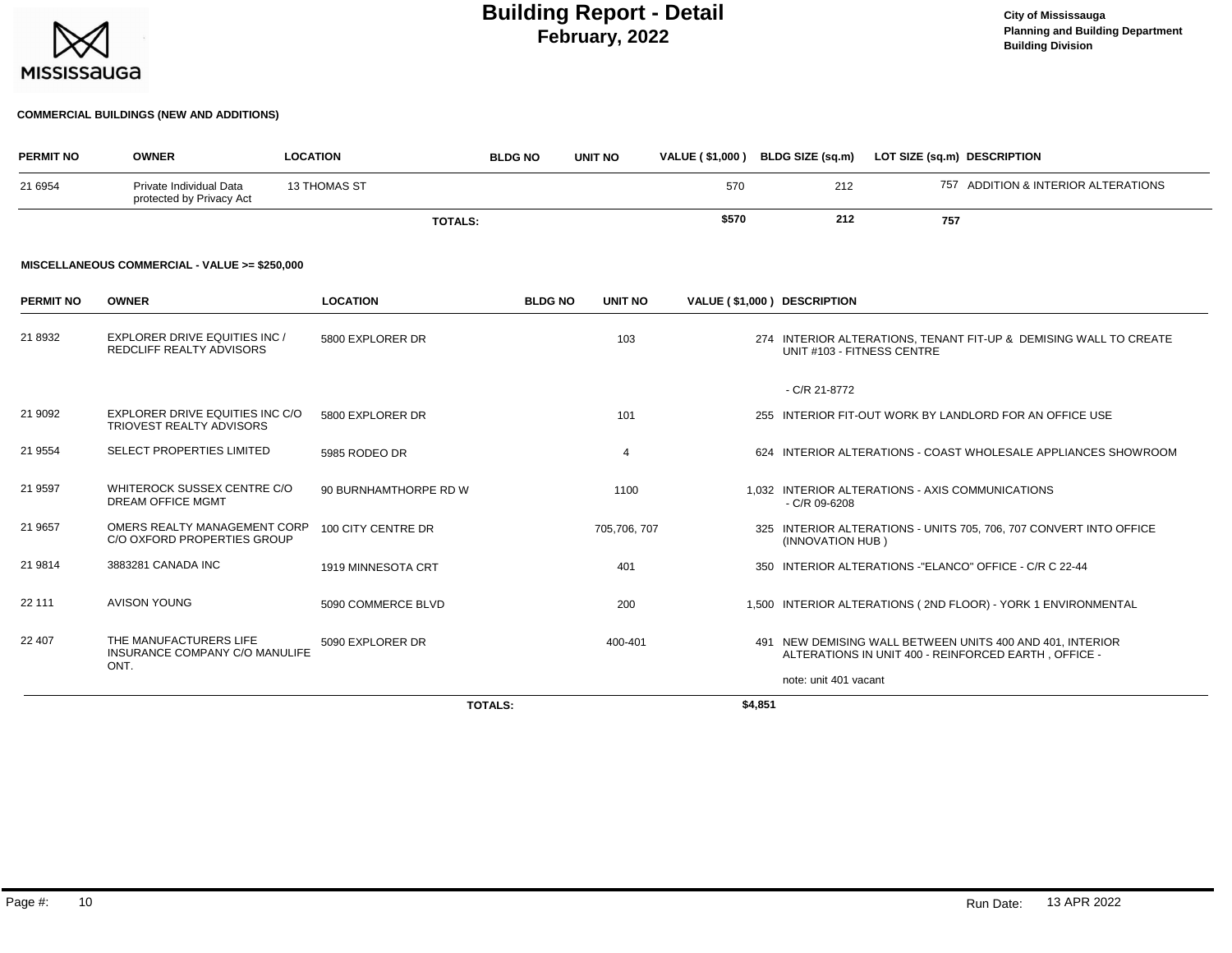| <b>MISSISSAUGA</b> |                                                      | <b>Building Report - Detail</b>                           | <b>City of Mississauga</b><br><b>Planning and Building Department</b><br><b>Building Division</b> |                        |                             |                             |
|--------------------|------------------------------------------------------|-----------------------------------------------------------|---------------------------------------------------------------------------------------------------|------------------------|-----------------------------|-----------------------------|
|                    |                                                      | PUBLIC / INSTITUTIONAL (NEW AND ADDITIONS)                |                                                                                                   |                        |                             |                             |
| <b>PERMIT NO</b>   | <b>OWNER</b>                                         | <b>LOCATION</b>                                           | <b>BLDG NO</b>                                                                                    | <b>VALUE (\$1,000)</b> | BLDG SIZE (sq.m)            | LOT SIZE (sq.m) DESCRIPTION |
|                    | No Public / Institutional Permits issued in FEB 2022 |                                                           |                                                                                                   |                        |                             |                             |
|                    |                                                      | MISCELLANEOUS PUBLIC / INSTITUTIONAL - VALUE >= \$250,000 |                                                                                                   |                        |                             |                             |
| <b>PERMIT NO</b>   | <b>OWNER</b>                                         | <b>LOCATION</b>                                           | <b>BLDG NO</b>                                                                                    | <b>UNIT NO</b>         | VALUE (\$1,000) DESCRIPTION |                             |

No Public / Institutional Permits (value >= \$250,000) issued in FEB 2022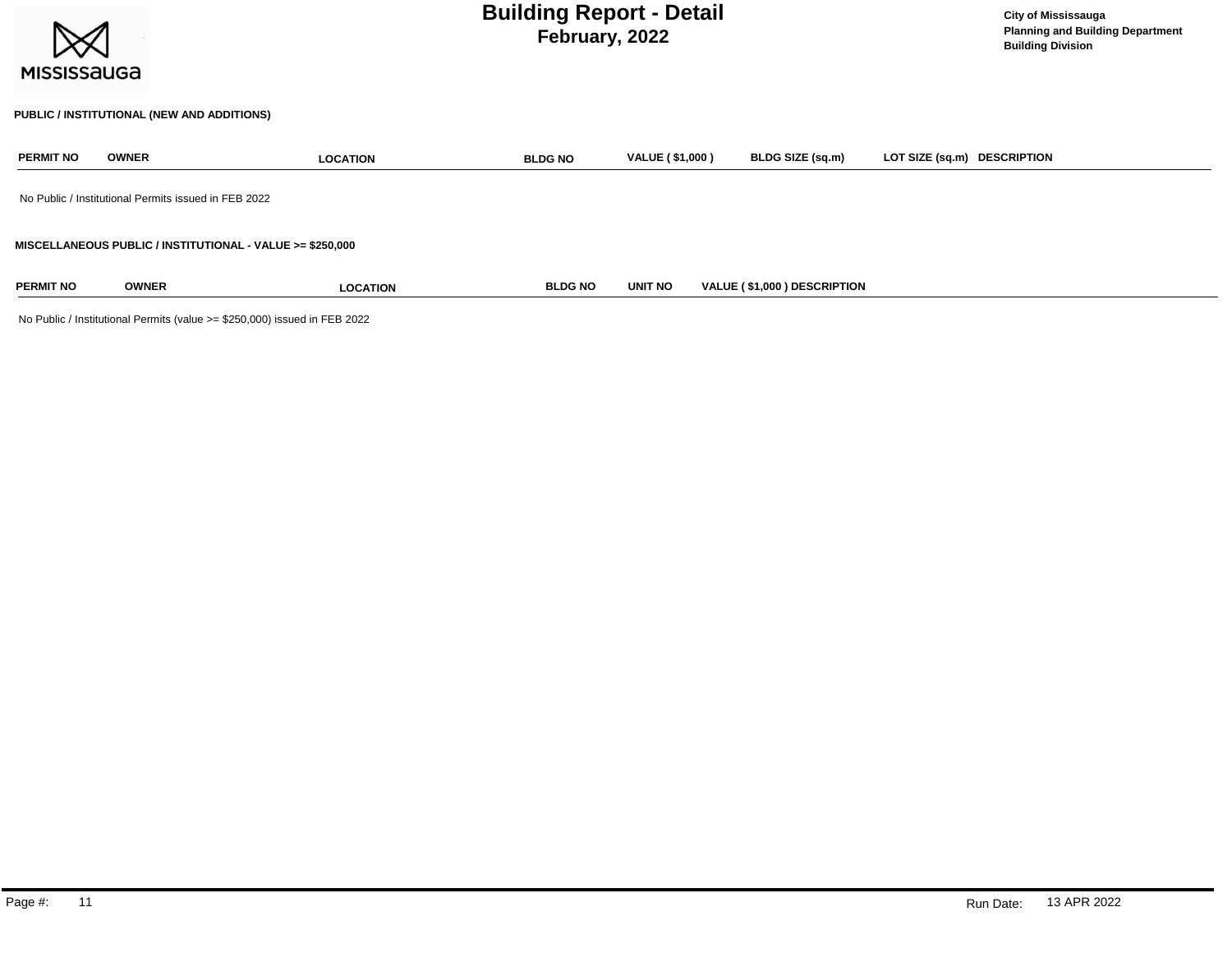| <b>Building Report - Detail</b><br>February, 2022<br><b>MISSISSAUGA</b> |                                           |                 |                |                        |                             | <b>City of Mississauga</b><br><b>Planning and Building Department</b><br><b>Building Division</b> |
|-------------------------------------------------------------------------|-------------------------------------------|-----------------|----------------|------------------------|-----------------------------|---------------------------------------------------------------------------------------------------|
|                                                                         | <b>CHURCH (NEW AND ADDITIONS)</b>         |                 |                |                        |                             |                                                                                                   |
| <b>PERMIT NO</b>                                                        | <b>OWNER</b>                              | <b>LOCATION</b> | <b>BLDG NO</b> | <b>VALUE (\$1,000)</b> | BLDG SIZE (sq.m)            | LOT SIZE (sq.m) DESCRIPTION                                                                       |
|                                                                         | No Church Permits issued in FEB 2022      |                 |                |                        |                             |                                                                                                   |
|                                                                         | MISCELLANEOUS CHURCH - VALUE >= \$250,000 |                 |                |                        |                             |                                                                                                   |
| <b>PERMIT NO</b>                                                        | <b>OWNER</b>                              | <b>LOCATION</b> | <b>BLDG NO</b> | UNIT NO                | VALUE (\$1,000) DESCRIPTION |                                                                                                   |

No Church Permits (value >= \$250,000) issued in FEB 2022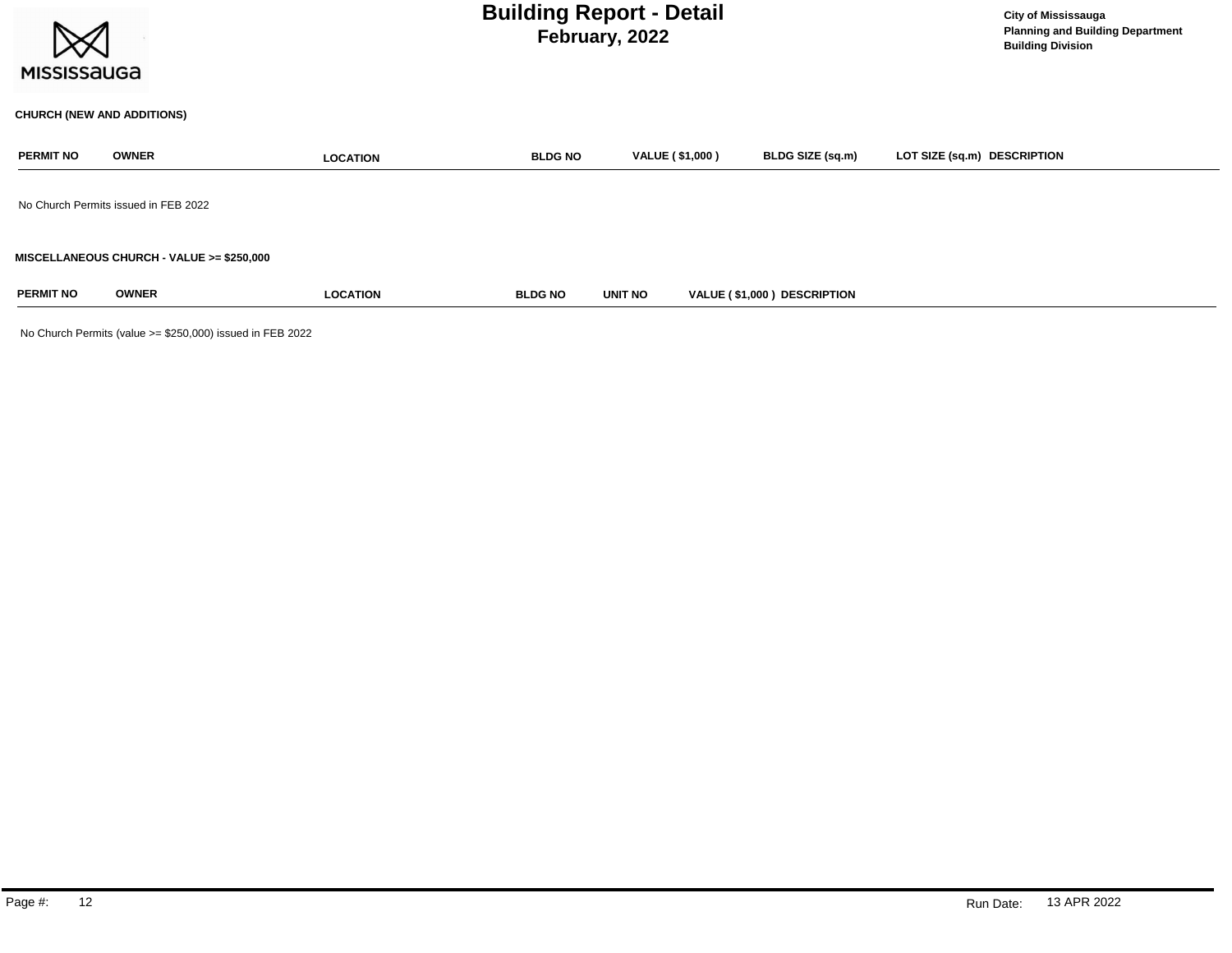

## **SCHOOL (NEW AND ADDITIONS)**

| <b>PERMIT NO</b> | <b>OWNER</b>                              | <b>LOCATION</b> | <b>BLDG NO</b> | <b>VALUE (\$1,000)</b> | BLDG SIZE (sq.m)            | LOT SIZE (sq.m) DESCRIPTION |
|------------------|-------------------------------------------|-----------------|----------------|------------------------|-----------------------------|-----------------------------|
|                  | No School Permits issued in FEB 2022      |                 |                |                        |                             |                             |
|                  | MISCELLANEOUS SCHOOL - VALUE >= \$250,000 |                 |                |                        |                             |                             |
| <b>PERMIT NO</b> | <b>OWNER</b>                              | <b>LOCATION</b> | <b>BLDG NO</b> | <b>UNIT NO</b>         | VALUE (\$1,000) DESCRIPTION |                             |

No School Permits (value >= \$250,000) issued in FEB 2022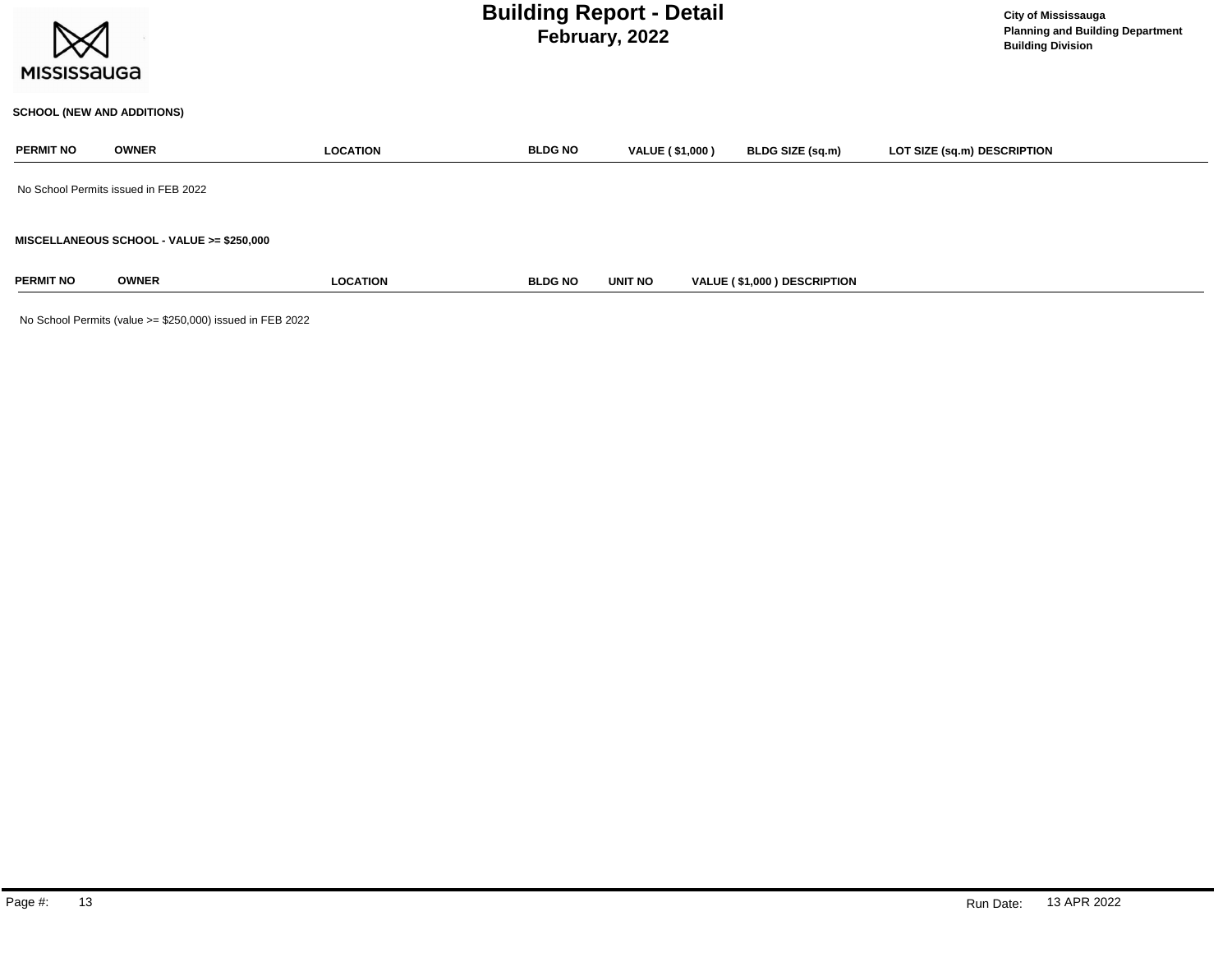

## **GOVERNMENT (NEW AND ADDITIONS)**

| <b>PERMIT NO</b> | <b>OWNER</b>                                  | <b>LOCATION</b> | <b>BLDG NO</b> | VALUE (\$1,000) | <b>BLDG SIZE (sq.m)</b>            | LOT SIZE (sq.m) DESCRIPTION |
|------------------|-----------------------------------------------|-----------------|----------------|-----------------|------------------------------------|-----------------------------|
|                  | No Government Permits issued in FEB 2022      |                 |                |                 |                                    |                             |
|                  | MISCELLANEOUS GOVERNMENT - VALUE >= \$250,000 |                 |                |                 |                                    |                             |
| <b>PERMIT NO</b> | <b>OWNER</b>                                  | <b>LOCATION</b> | <b>BLDG NO</b> | <b>UNIT NO</b>  | <b>VALUE (\$1,000) DESCRIPTION</b> |                             |

No Government Permits (value >= \$250,000) issued in FEB 2022